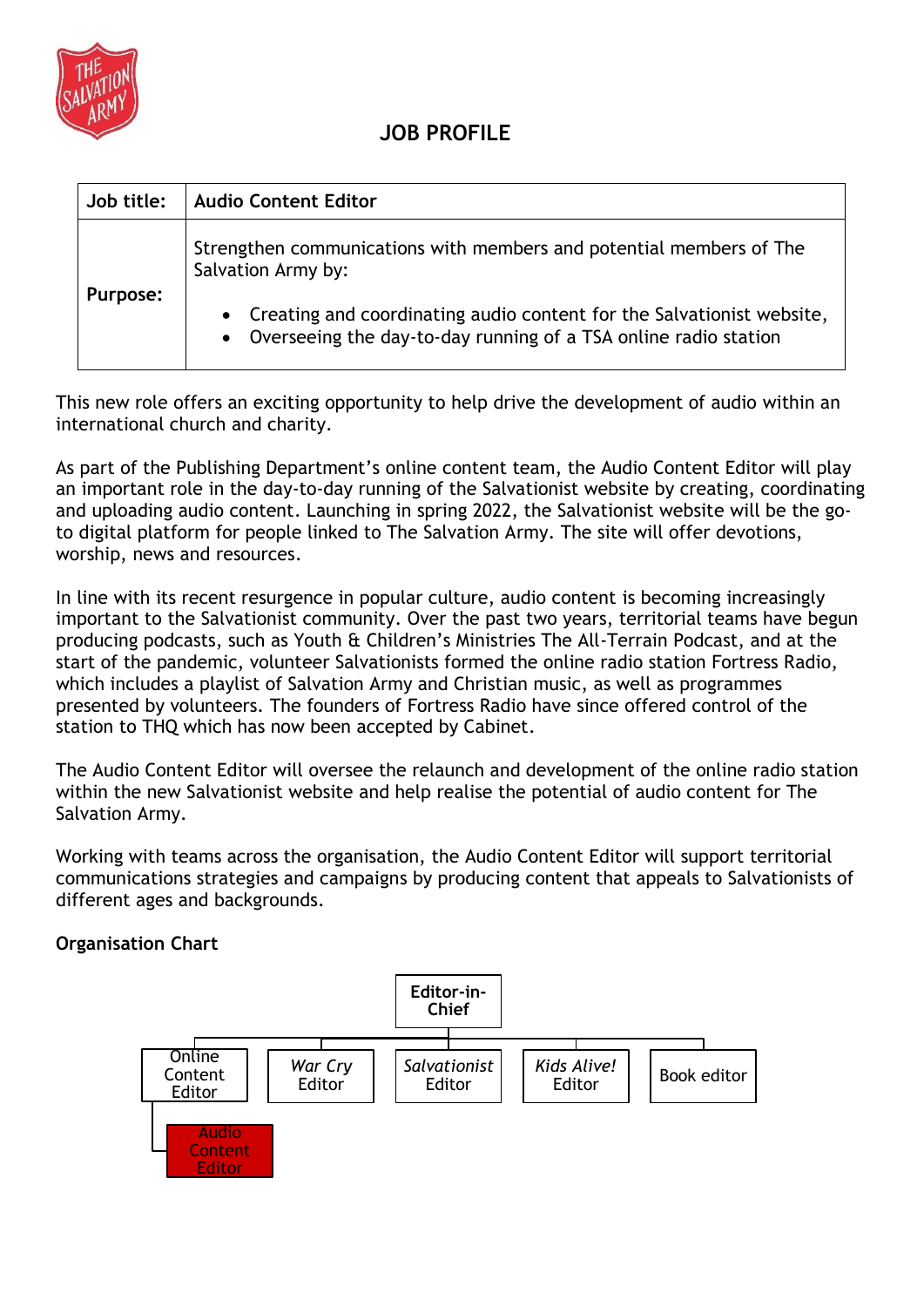| Report to:                    | <b>Online Content Editor</b>                                                                                                                                                                                                                                                                                                                                                                                                                                                                                                   |
|-------------------------------|--------------------------------------------------------------------------------------------------------------------------------------------------------------------------------------------------------------------------------------------------------------------------------------------------------------------------------------------------------------------------------------------------------------------------------------------------------------------------------------------------------------------------------|
| <b>Accountable to:</b>        | Editor-in-Chief                                                                                                                                                                                                                                                                                                                                                                                                                                                                                                                |
| Key working<br>relationships: | Online radio station volunteers<br>Publishing Department editors, plus colleagues within the<br>wider Communications Service<br>Territorial teams producing podcasts and audio content,<br>including Youth & Children's Ministries, International Projects,<br>Music & Creative Arts and Music Editorial<br>World of Sound, part of The Salvation Army's Trading<br>Company, who will provide technical support<br>Developing relationships and securing audio content from other<br>territories and commands around the world |
| People management:            | Online radio station volunteers                                                                                                                                                                                                                                                                                                                                                                                                                                                                                                |
| <b>Operating budget:</b>      | Covered within the Editorial budget within the Communications<br>Service                                                                                                                                                                                                                                                                                                                                                                                                                                                       |

#### **You will…**

- Create compelling audio content for the Salvationist website that supports The Salvation Army's mission priorities:
	- o Nurture disciples of Jesus by creating audio Bible studies, prayers and worship, promoting Salvation Army membership and helping Salvationists engage with events;
	- o Help Salvationists serve others without discrimination and care for creation by promoting resources and learning opportunities;
	- o Help Salvationists seek justice and reconciliation by engaging people with Salvation Army campaigns, current affairs and social issues;
	- o Share the good news of Jesus by connecting new audiences with their local Salvation Army corps or centre and creating content that helps people explore Christian beliefs.
- Support the Salvationist website and wider Communications Service objectives, strategy and campaigns
- Keep the Salvationist website and associated audio platforms up to date with a regular schedule of audio content
- Oversee the re-launch and day-to-day running of a Salvation Army online radio station, ensuring:
	- o A weekly schedule of content is broadcast and programmes are available ondemand via podcasts
	- $\circ$  Volunteer presenters are recruited, supported, given editorial guidance, monitored and offered appropriate training
	- o New volunteer presenters are recruited and reflect the values and diversity of the territory. Poor performance is addressed appropriately.
	- o All music copyright and other legal requirements are met
	- o The station operates within budget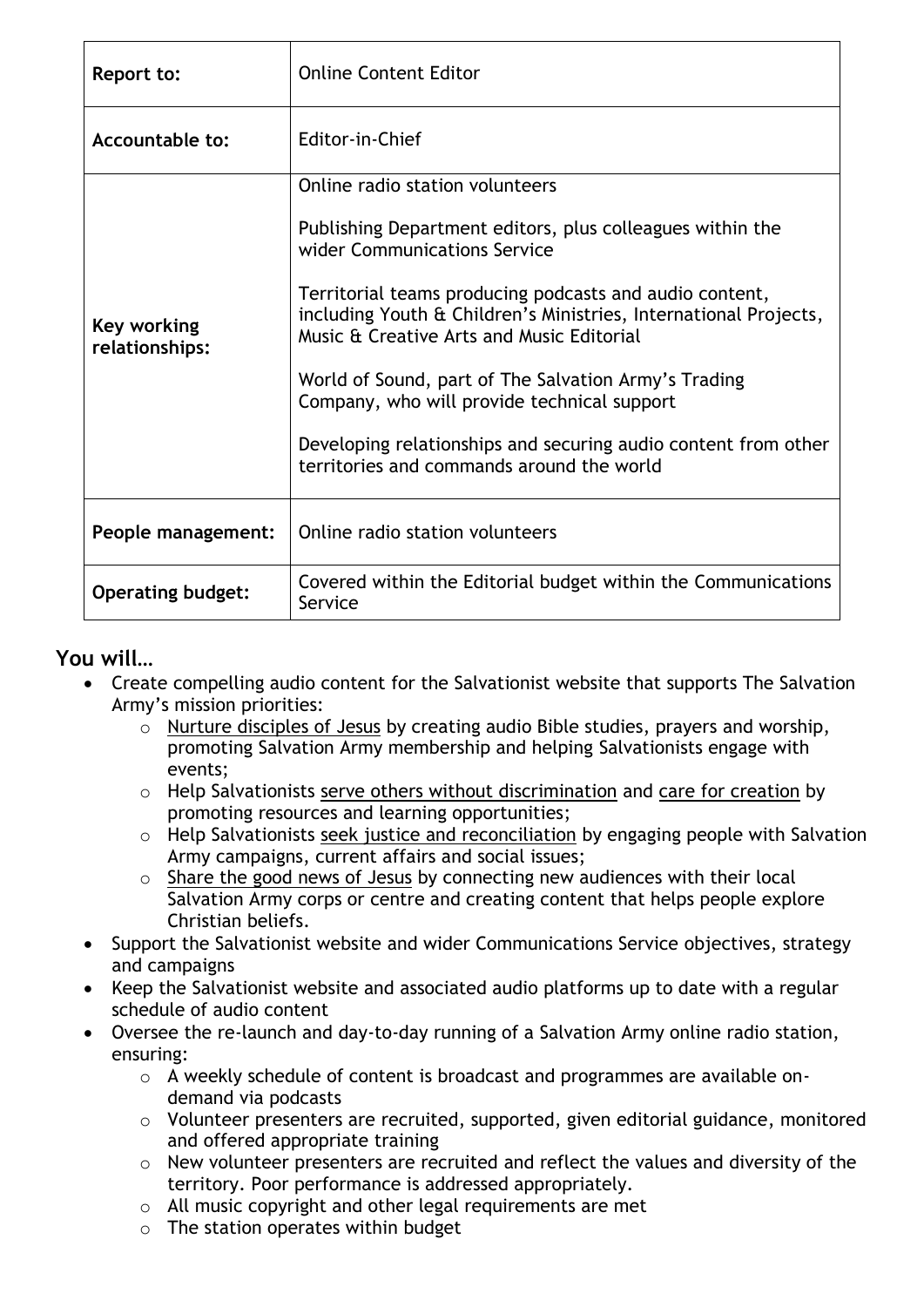- $\circ$  A good working relationship with World of Sound so that technical support is given in a timely manner and to a high standard
- o Collaborative working across the organisation, especially with music teams, to develop engaging music playlists and content
- o Content is consistent with The Salvation Army's Christian identity, brand and house style
- o Programming supports our mission priorities and reflects the values and diversity of the territory
- Champion the production of audio content across the organisation
- Work with Communications Service colleagues to promote audio content through our websites, printed publications and social media pages, and other channels as appropriate
- Support territorial events by planning and producing audio coverage
- Support teams in the development and promotion of podcasts
- Identify stories from across the organisation, as well as opportunities to repurpose and reimagine existing content for audio
- Make suggestions for continuous improvement by monitoring the performance of audio content through analytics, as well as gathering feedback from existing listeners and the wider Salvation Army community
- Give regular updates on audio performance and planning to the Salvationist Website Steering Group
- Be available for occasional work during the evening and weekend, sometimes at short notice because of out-of-hours programming

# **You have…**

- Experience in producing engaging and creative audio content (A,I,P)
- Experience of Adobe Audition, Logic Pro, Audacity or other audio editing software  $(A, I, P)$
- Experience of implementing communications strategies and campaigns (A,I)
- Excellent communication skills including public speaking, copy writing and editing  $(A, I, P)$
- A clear understanding of The Salvation Army's Christian identity, brand and reputation management (A,I)
- The ability to work independently and build collaborative relationships (A,I)
- The ability to commission and manage a schedule of audio content (A,I)
- The ability to set and work to deadlines and to prioritise work under time restraints  $(A, I)$
- The ability to manage, motivate and empower volunteers (A,I)
- A focus on accuracy and attention to detail (A,I)
- Been a soldier or adherent member of The Salvation Army for at least two years with a good understanding of Army mission and culture (A,I,R)

# **You may have…**

- Experience of broadcasting, producing podcasts and using online radio software (A,I)
- Experience of leading Christian devotions, Bible studies and/or worship (A,I)
- Experience in public relations, marketing or journalism (A,I)
- Experience of working with a budget A,I)
- Experience of updating websites and using content management systems, such as Drupal or WordPress (A,I)
- An understanding of PPL and other copyright licenses (A,I)
- A good network of pre-existing relationships across the territory (both member and employee) (A,I)